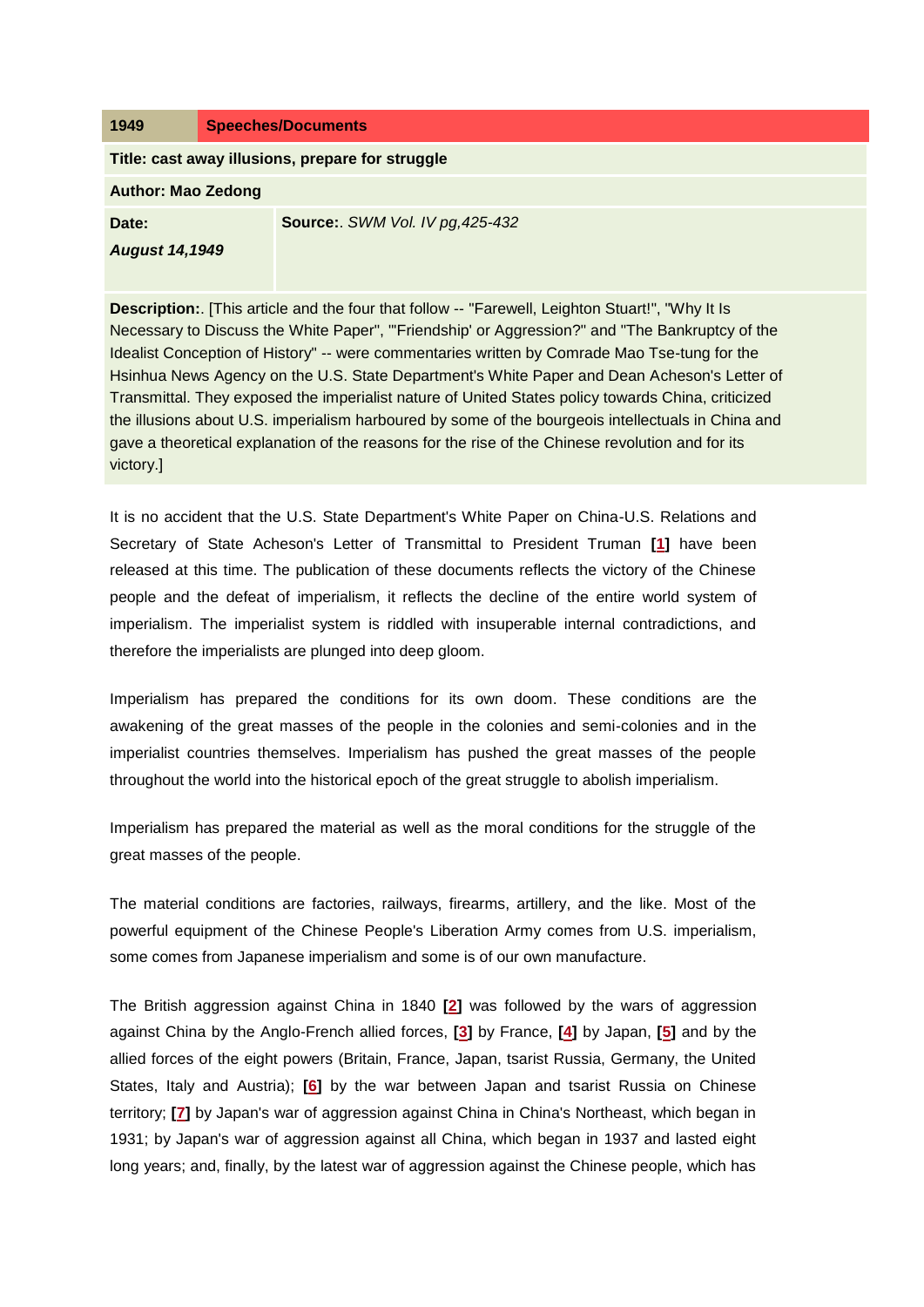gone on for three years, waged to all appearances by Chiang Kai-shek but in reality by the United States. As stated in Acheson's Letter, the United States in this last war has given the Kuomintang government material aid to the value of "more than 50 percent" of the latter's "monetary expenditures" and "furnished the Chinese armies" (meaning the Kuomintang armies) with "military supplies". It is a war in which the United States supplies the money and guns and Chiang Kai-shek supplies the men to fight for the United States and slaughter the Chinese people. All these wars of aggression, together with political, economic and cultural aggression and oppression, have caused the Chinese to hate imperialism, made them stop and think, "What is all this about?" and compelled them to bring their revolutionary spirit into full play and become united through struggle. They fought, failed, fought again, failed again and fought again and accumulated long years of experience, accumulated the experience of hundreds of struggles, great and small, military and political, economic and cultural, with bloodshed and without bloodshed -- and only then won today's basic victory. These are the moral conditions without which the revolution could not be victorious.

To serve the needs of its aggression, imperialism created the comprador system and bureaucrat-capital in China. Imperialist aggression stimulated China's social economy, brought about changes in it and created the opposites of imperialism -- the national industry and national bourgeoisie of China, and especially the Chinese proletariat working in enterprises run directly by the imperialists, those run by bureaucrat-capital and those run by the national bourgeoisie. To serve the needs of its aggression, imperialism ruined the Chinese peasants by exploiting them through the exchange of unequal values and thereby created great masses of poor peasants, numbering hundreds of millions and comprising 70 per cent of China's rural population. To serve the needs of its aggression, imperialism created for China millions of big and small intellectuals of a new type, differing from the old type of *literatus* or scholar-bureaucrat. But imperialism and its running dogs, the reactionary governments of China, could control only a part of these intellectuals and finally only a handful, such as Hu Shih, Fu Sze-nien and Chien Mu;**[\[8\]](http://www.marxists.org/reference/archive/mao/selected-works/volume-4/mswv4_66.htm#bm8#bm8)** all the rest got out of control and turned against them. Students, teachers, professors, technicians, engineers, doctors, scientists, writers, artists and government employees, all are revolting against or parting company with the Kuomintang. The Communist Party is the party of the poor and is described in the Kuomintang's widespread, all-pervasive propaganda as a band of people who commit murder and arson, who rape and loot, who reject history and culture, renounce the motherland, have no filial piety or respect for teachers and are impervious to all reason, who practice community of property and of women and employ the military tactics of the "human sea" -- in short, a horde of fiendish monsters who perpetrate every conceivable crime and are unpardonably wicked. But strangely enough, it is this very horde that has won the support of several hundred million people, including the majority of the intellectuals, and especially the student youth.

Part of the intellectuals still want to wait and see. They think: the Kuomintang is no good and the Communist Party is not necessarily good either, so we had better wait and see. Some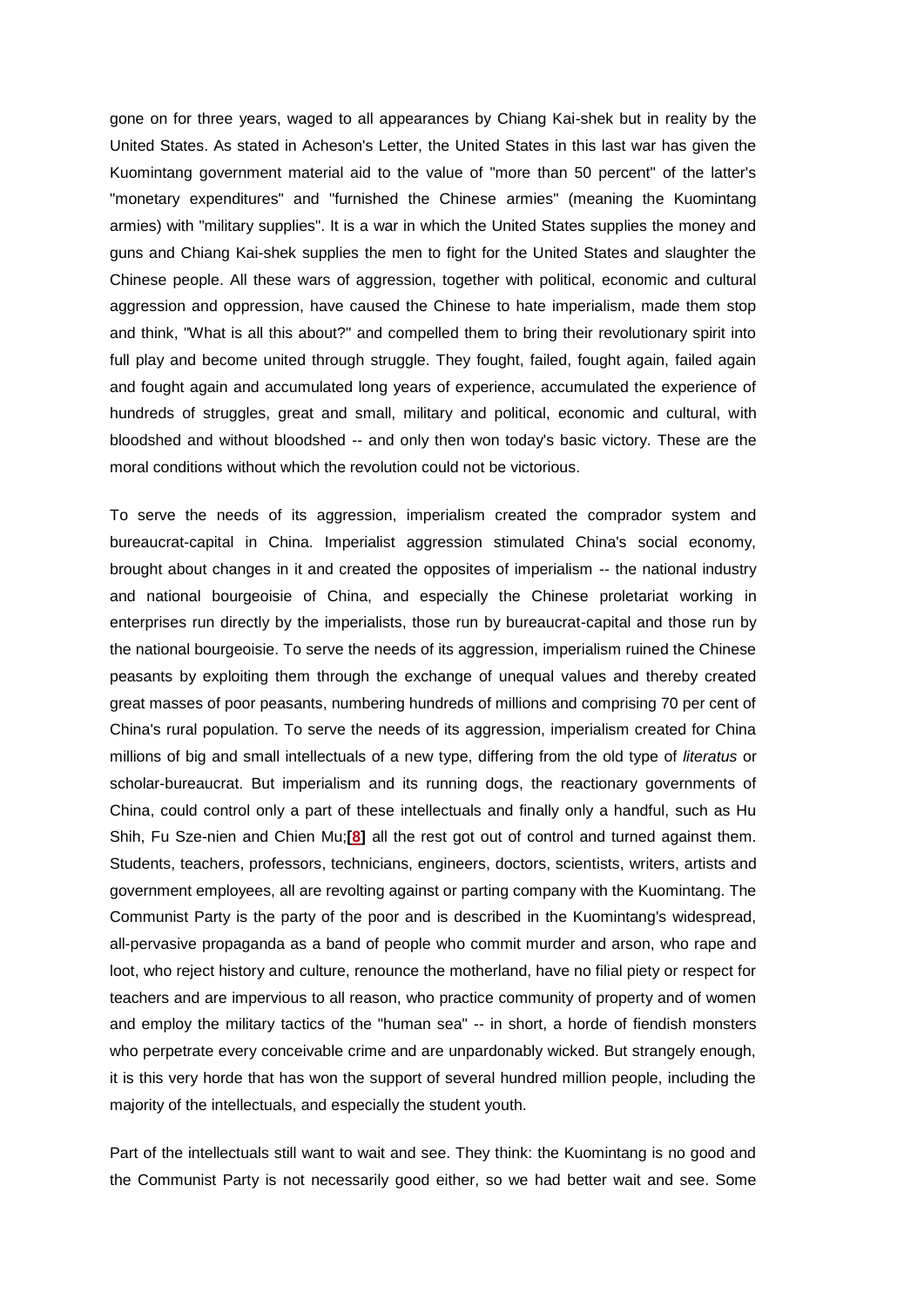support the Communist Party in words, but in their hearts they are waiting to see. They are the very people who have illusions about the United States. They are unwilling to draw a distinction between the U.S. imperialists, who are in power, and the American people, who are not. They are easily duped by the honeyed words of the U.S. imperialists, as though these imperialists would deal with People's China on the basis of equality and mutual benefit without a stern, long struggle. They still have many reactionary, that is to say, anti-popular, ideas in their heads, but they are not Kuomintang reactionaries. They are the middle-of-the-roaders or the right-wingers in People's China. They are the supporters of what Acheson calls "democratic individualism". The deceptive manoeuvres of the Achesons still have a flimsy social base in China.

Acheson's White Paper admits that the U.S. imperialists are at a complete loss as to what to do about the present situation in China. The Kuomintang is so impotent that no amount of help can save it from inevitable doom; the U.S. imperialists are losing grip over things and feel helpless. Acheson says in his Letter of Transmittal**:** 

The unfortunate but inescapable fact is that the ominous result of the civil war in China was beyond the control of the government of the United States. Nothing that this country did or could have done within the reasonable limits of its capabilities could have changed that result; nothing that was left undone by this country has contributed to it. It was the product of internal Chinese forces, forces which this country tried to influence but could not.

According to logic, Acheson's conclusion should be, as some muddle-headed Chinese intellectuals think or say, to act like "the butcher who lays down his knife and at once becomes a Buddha" or "the robber who has a change of heart and becomes a virtuous man", that is, he should treat People's China on the basis of equality and mutual benefit and stop making trouble. But no, says Acheson, troublemaking will continue, and definitely so. Will there be any result? There will, says he. On what group of people will he rely? On the supporters of "democratic individualism". Says Acheson**:** 

. . . ultimately the profound civilization and the democratic individualism of China will reassert themselves and she will throw off the foreign yoke. I consider that we should encourage all developments in China which now and in the future work toward this end.

How different is the logic of the imperialists from that of the people! Make trouble, fail, make trouble again, fail again . . . till their doom; that is the logic of the imperialists and all reactionaries the world over in dealing with the people's cause, and they will never go against this logic. This is a Marxist law. When we say "imperialism is ferocious", we mean that its nature will never change, that the imperialists will never lay down their butcher knives, that they will never become Buddhas, till their doom.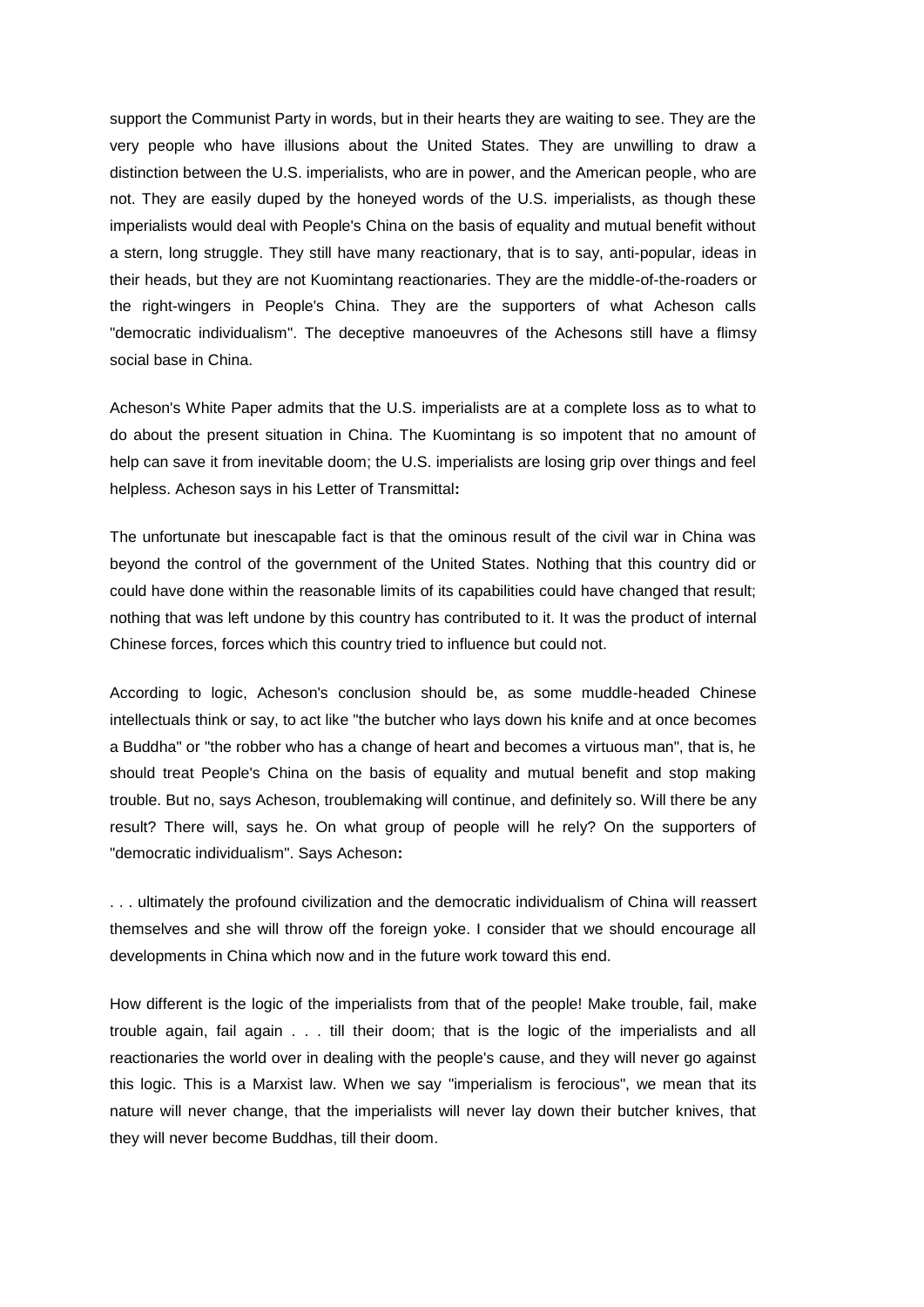Fight, fail, fight again, fail again, fight again . . . till their victory; that is the logic of the people, and they too will never go against this logic. This is another Marxist law. The Russian people's revolution followed this law, and so has the Chinese people's revolution.

Classes struggle, some classes triumph, others are eliminated. Such is history, such is the history of civilization for thousands of years. To interpret history from this viewpoint is historical materialism; standing in opposition to this viewpoint is historical idealism.

The method of self-criticism can be applied only within the ranks of the people; it is impossible to persuade the imperialists and the Chinese reactionaries to show kindness of heart and turn from their evil ways. The only course is to organize forces and struggle against them, as in our People's War of Liberation and the agrarian revolution, to expose the imperialists, "irritate"**[\[9\]](http://www.marxists.org/reference/archive/mao/selected-works/volume-4/mswv4_66.htm#bm9#bm9)**them, overthrow them, punish them for offences against the law and "allow them only to behave themselves and not to be unruly in word or deed". Only then will there be any hope of dealing with imperialist foreign countries on the basis of equality and mutual benefit. Only then will there be any hope that those landlords, bureaucrat-capitalists, members of the reactionary Kuomintang clique and their accomplices, who have laid down their arms and surrendered, can be given education for transforming the bad into the good and be transformed, as far as possible, into good people. Many Chinese liberals -- the old-type democratic elements, i.e., the supporters of "democratic individualism", whom Truman, Marshall, Acheson, Leighton Stuart and the like count on and have been trying to win over - often find themselves in a passive position and are often wrong in their judgements on the U.S. rulers, on the Kuomintang, on the Soviet Union and also on the Communist Party of China. The reason is precisely that they do not look at, or disapprove of looking at, problems from the standpoint of historical materialism.

It is the duty of progressives -- the Communists, members of the democratic parties, politically conscious workers, the student youth and progressive intellectuals -- to unite with the intermediate strata, middle-of-the-roaders and backward elements of various strata, with all those in People's China who are still wavering and hesitating (these people will waver for a long time to come and, even after they have once become steady, will waver again as soon as they meet difficulties), give them sincere help, criticize their wavering character, educate them, win them over to the side of the masses, prevent the imperialists from pulling them over and tell them to cast away illusions and prepare for struggle. Let no one think that there is no more work to do now that victory is won. We still have to work, to do a great deal of patient work, before we can truly win these people over. When they are won over, imperialism will be entirely isolated, and Acheson will no longer be able to play any of his tricks.

The slogan, "Prepare for struggle", is addressed to those who still cherish certain illusions about the relations between China and the imperialist countries, especially between China and the United States. With regard to this question, they are still passive, their minds are still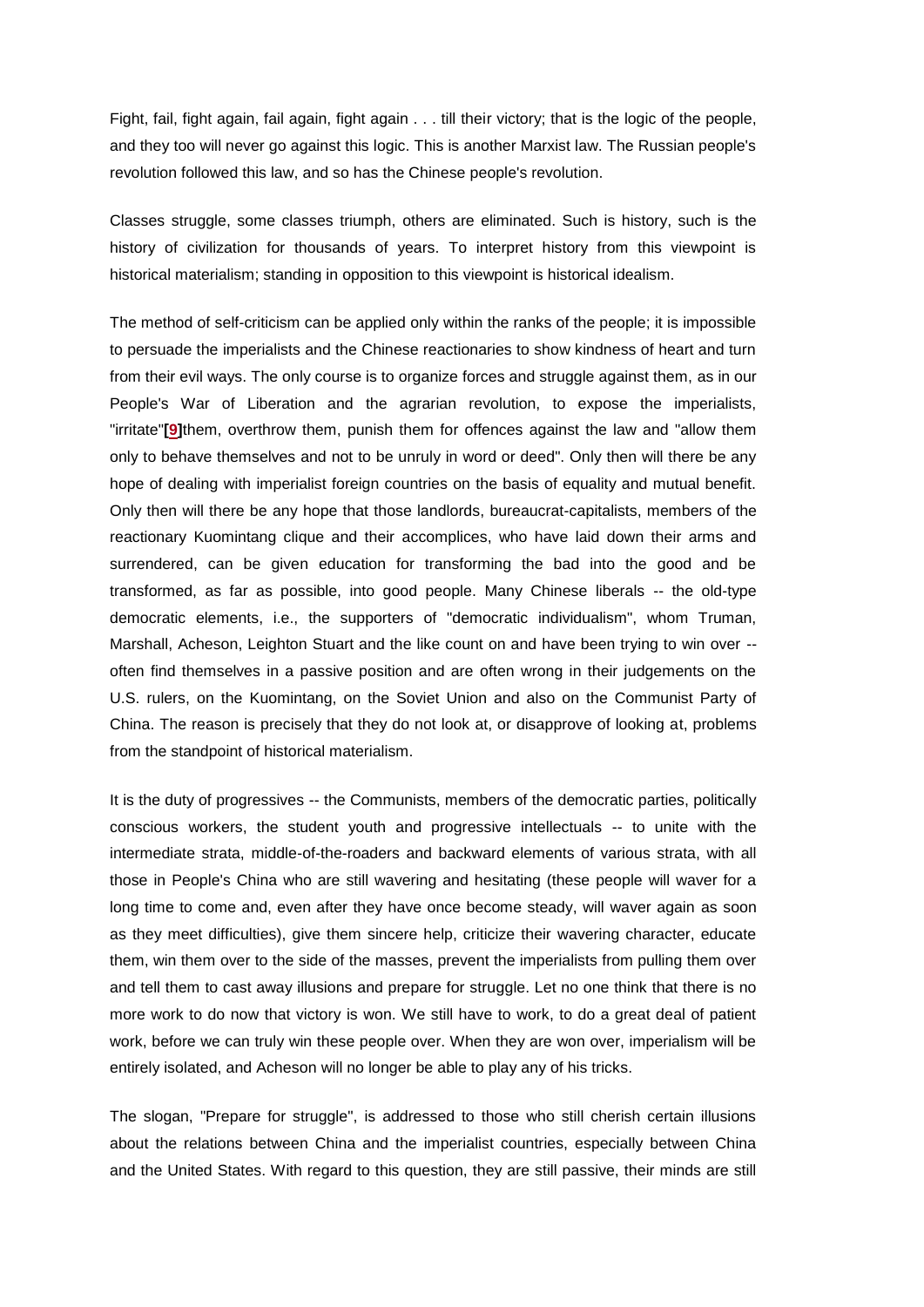not made up, they are still not determined to wage a long struggle against U.S. (and British) imperialism because they still have illusions about the United States. There is still a very wide, or fairly wide, gap between these people and ourselves on this question.

The publication of the U.S. White Paper and Acheson's Letter of Transmittal is worthy of celebration, because it is a bucket of cold water and a loss of face for those who have ideas of the old type of democracy or democratic individualism, who do not approve of, or do not quite approve of, or are dissatisfied with, or are somewhat dissatisfied with, or even resent, people's democracy, or democratic collectivism, or democratic centralism, or collective heroism, or patriotism based on internationalism -- but who still have patriotic feelings and are not Kuomintang reactionaries. It is a bucket of cold water particularly for those who believe that everything American is good and hope that China will model herself on the United States.

Acheson openly declares that the Chinese democratic individualists will be "encouraged" to throw off the so-called "foreign yoke". That is to say, he calls for the overthrow of Marxism-Leninism and the people's democratic dictatorship led by the Communist Party of China. For this "ism" and this system, it is alleged, are "foreign", with no roots in China, imposed on the Chinese by the German, Karl Marx (who died sixty-six years ago), and the Russians, Lenin (who died twenty-five years ago) and Stalin (who is still alive); this "ism" and this system, moreover, are downright bad, because they advocate the class struggle, the overthrow of imperialism, etc.; hence they must be got rid of. In this connection, it is alleged, "the democratic individualism of China will reassert itself" with the "encouragement" of President Truman, the backstage Commander-in-Chief Marshall, Secretary of State Acheson (the charming foreign mandarin responsible for the publication of the White Paper) and Ambassador Leighton Stuart who has scampered off. Acheson and his like think they are giving "encouragement", but those Chinese democratic individualists who still have patriotic feelings, even though they believe in the United States, may quite possibly feel this is a bucket of cold water thrown on them and a loss of face; for instead of dealing with the authorities of the Chinese people's democratic dictatorship in the proper way, Acheson and his like are doing this filthy work and, what is more, they have openly published it. What a loss of face! What a loss of face! To those who are patriotic, Acheson's statement is no "encouragement" but an insult.

China is in the midst of a great revolution. All China is seething with enthusiasm. The conditions are favourable for winning over and uniting with all those who do not have a bitter and deep-seated hatred for the cause of the people's revolution, even though they have mistaken ideas. Progressives should use the White Paper to persuade all these persons.

## *NOTES*

1. The U.S. White Paper, *United States Relations with China,* was published by the U.S. State Department on August 5, 1949. Acheson's Letter of Transmittal to Truman was dated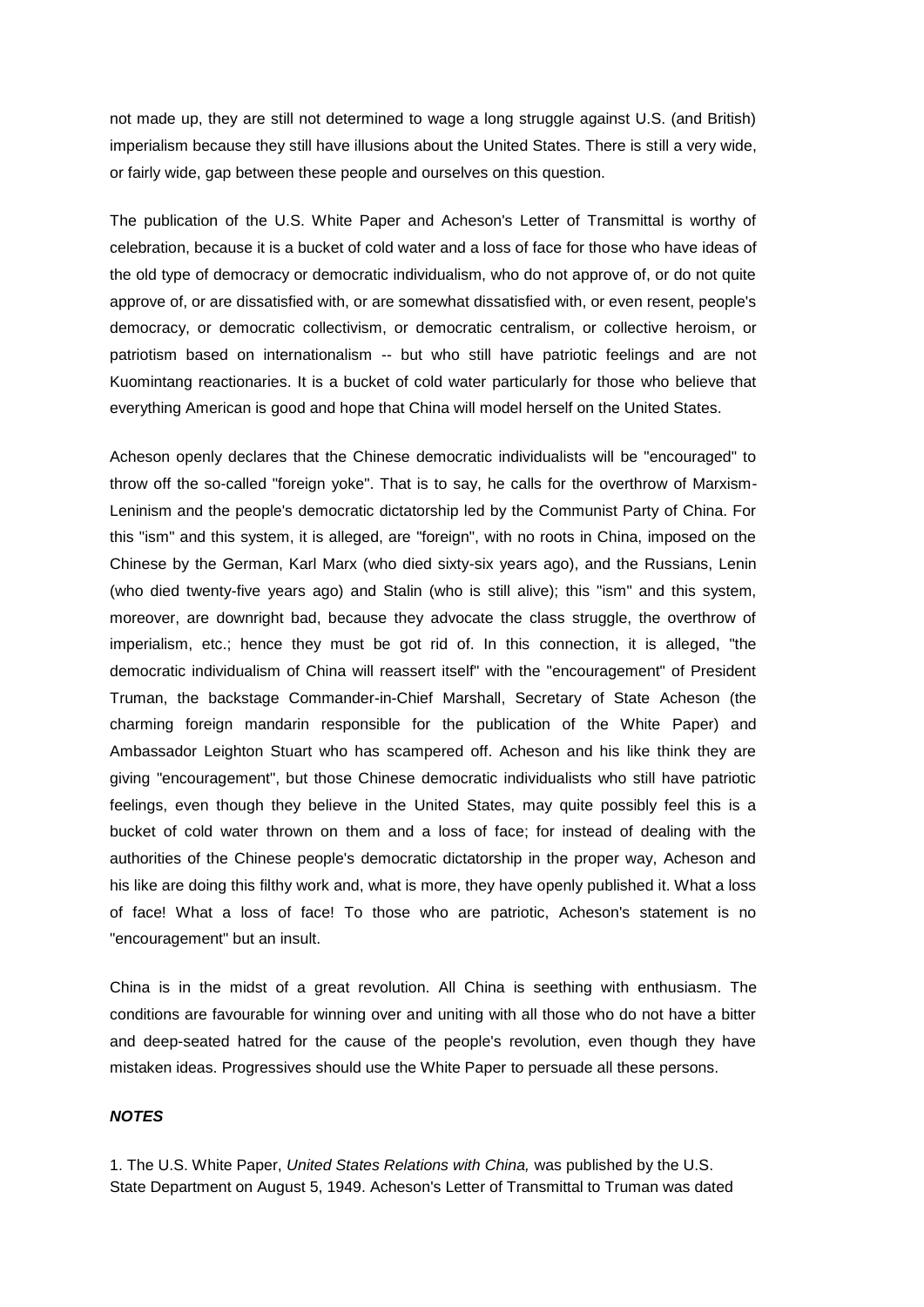July 30, 1949. The main body of the White Paper, divided into eight chapters, deals with Sino-U.S. relations in the period from 1844, when the United States forced China to sign the "Treaty of Wanghia", to 1949, when victory was basically won throughout the country in the Chinese people's revolution. The White Paper goes into particular detail about how, in the five years from the last part of the War of Resistance Against Japan to 1949, the United States pursued a policy of support for Chiang Kai-shek and of anti-communism, opposed the Chinese people by every possible means and finally met with defeat. The White Paper and Acheson's Letter of Transmittal are full of distortions, omissions and fabrications, and also of venomous slanders and deep hatred against the Chinese people. In the quarrel within the U.S. reactionary camp over its policy towards China, imperialists like Truman and Acheson were compelled to reveal publicly through the White Paper some of the truth about their counter-revolutionary activities in an attempt to convince their opponents. Thus, in its objective effect, the White Paper became a confession by U.S. imperialism of its crimes of aggression against China.

2. See "On the People's Democratic Dictatorship", Note 3, p. 42, of this volume.

3. From 1856 to 1860 Britain and France jointly carried on a war of aggression against China, with the United States and tsarist Russia supporting them from the side-lines. The government of the Ching Dynasty was then devoting all its energy to suppressing the peasant revolution of the Taiping Heavenly Kingdom and adopted a policy of passive resistance towards the foreign aggressors. The Anglo-French allied forces occupied such major cities as Canton, Tientsin and Peking, plundered and burned down Yuan Ming Yuan Palace in Peking and forced the Ching government to conclude the "Treaty of Tientsin" and the "Treaty of Peking". The main provisions of these treaties included the opening as treaty ports of Tientsin, Newchwang, Tengchow, Taiwan, Tanshui, Chaochow, Chiungchow, Nanking, Chinkiang, Kiukiang and Hankow and the granting to foreigners of the special privileges of travel and missionary activities in China's interior and of inland navigation. From then on foreign forces of aggression extended over all China's coastal provinces and penetrated deep into the hinterland.

4. In 1884-85 the French aggressors invaded Vietnam and the Chinese provinces of Kwangsi, Fukien, Taiwan and Chekiang. Chinese troops resisted vigorously and won a series of victories. Notwithstanding the victories in the war, the corrupt Ching government signed the humiliating "Treaty of Tientsin", which recognized the occupation of Vietnam by the French and permitted their forces of aggression to penetrate southern China.

5. The Sino-Japanese War of 1894. The war broke out as a result of Japan's aggression against Korea and her provocations to the Chinese land and naval forces. In this war the Chinese forces put up a heroic fight, but China suffered defeat owing to the corruption of the Ching government and its lack of preparation for resistance. As a result, the Ching government concluded the shameful "Treaty of Shimonoseki" with Japan, under which it ceded Taiwan and the Penghu Islands, paid war reparations of 200 million taels of silver, permitted the Japanese to set up factories in China, opened Shasi, Chungking, Soochow and Hangchow as treaty ports and recognized Japan's domination over Korea.

6. In 1900 eight imperialist powers, Britain, Prance, Japan, tsarist Russia, Germany, the United States, Italy and Austria, sent a joint force to attack China in an attempt to suppress the Yi Ho Tuan Uprising of the Chinese people against aggression. The Chinese people